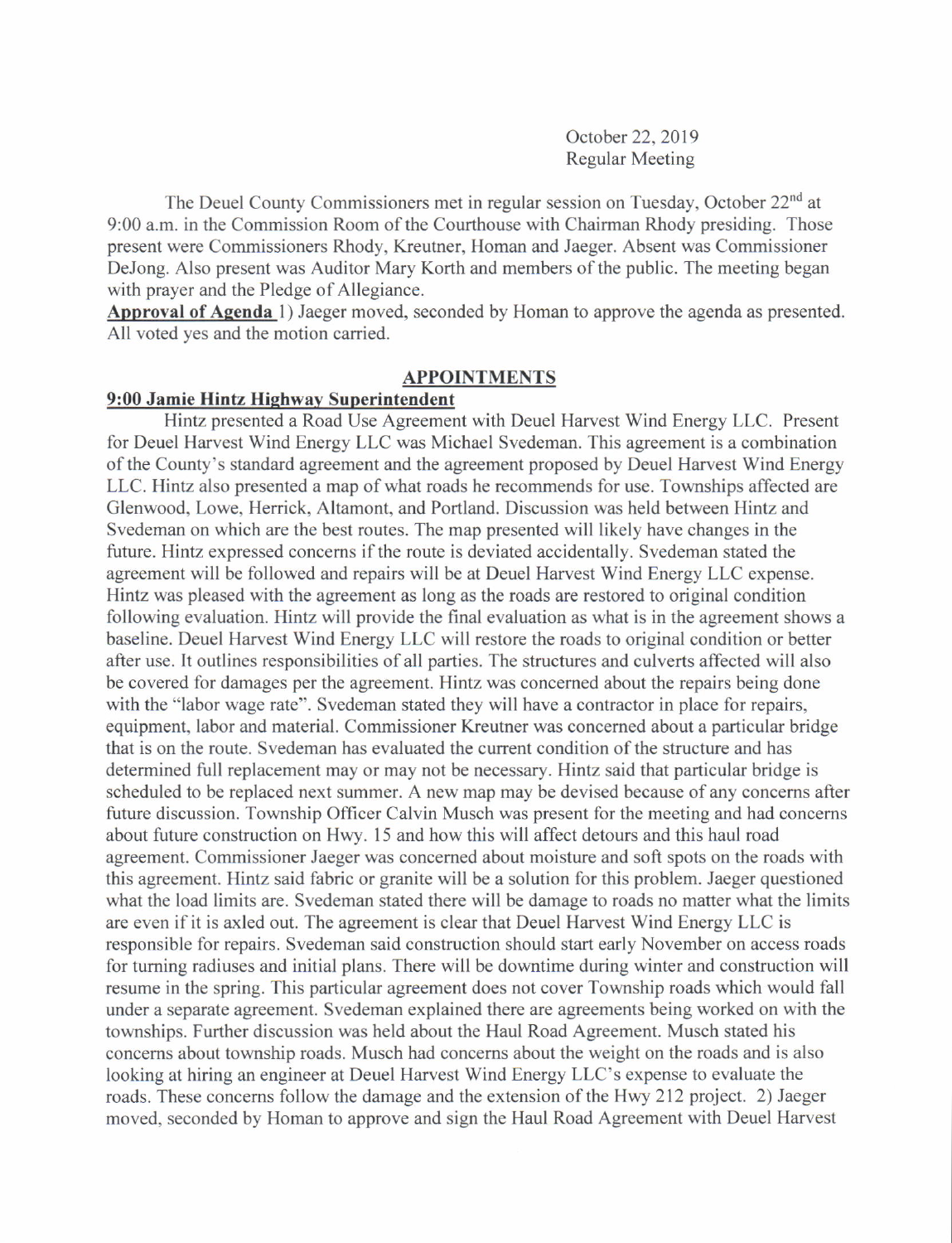Wind Energy LLC as presented for a proposed route with any future changes to the map provided and any future updates with concem to the County and Townships and weather elements. All voted yes and motion carried.

Musch has a Township meeting upcoming and is requesting County presence at the meeting. He is hoping for Commissioners to attend as this is a joint issue with the roads. They have seen the impact on County and Township roads with the Hwy 212 construction project and the time it is taking to complete the project as it has taken a severe toll on the roads. Musch would like to see a joint effort between County and Townships to be proactive with the Deuel Harvest Wind Energy LLC construction project to avoid the same problems and to be more informed. Svedeman agreed and thought it was best that the County and Townships are doing what is in their best interest.

Also present was Eric Munz, a public liaison officer hired by Deuel Harvest Wind Energy LLC. He is independent and is not employed with Deuel Harvest Wind Energy LLC and reports to the PUC. He acts as a mediator between all parties. He stated the PUC requires a third party hired for the project and that is his capacity. He is a go between for the PUC and those involved with the project. He will be involved if there is conflict. He will always recommend any misunderstandings be worked out within both parties first. He is available to landowners, the County and Townships.

Hintz presented information from John Deere on a loader for purchase that was previously budgeted. John Deere representative Chad Kesteloot was present and gave quotes and information on K-Series Loaders. He presented a quote with equipment breakdown for County needs on a 2020 Loader/Blower in the amount of \$248,268.82. This includes warranty/service calls and training on operation. A presentation was given on all the specifications. A decision will be made at a later date prior to winter.

#### 9:45 Sheriff Corv Bors

Borg met with the Commissioners to discuss several issues. He presented the completed police contract with the City of Clear Lake for a monthly fee of \$5338.00 (64,056.00 annual) 3) Homan moved, seconded by Kreutner to approve and sign the police contract for the City of Clear Lake. All voted yes and motion carried.

Discussion was held on needing bullet proof vests for the Sheriff's Department. Many of the current vests are expired. Their lifetime and expiration is 5 years. Five vests are needed for a total of \$5100 which includes vest, carrier and trauma plate from Streicher's out of the Minneapolis area. 4) Jaeger moved, seconded by Kreutner to purchase five vests from Streicher's for the Sheriff's Department in the amount of \$5100.00 total. All voted yes and motion carried. 10:15 Executive Session Pursuant to SDCL 1-25-2(l) Personnel Matter

5) Jaeger moved, seconded by Homan to move into Executive Session pursuant to SDCL  $1-25-2(1)$  for the purpose of a personnel matter. All voted yes and motion carried. Chairman Rhody declared the Commissioners out of Executive Session at 11:00 a.m. 6) Jaeger moved, seconded by Homan to accept the resignation of Zachariah Hulderson in the Sheriff's Department and advertise for a new Sheriff s Deputy immediately. All voted yes and motion carried.